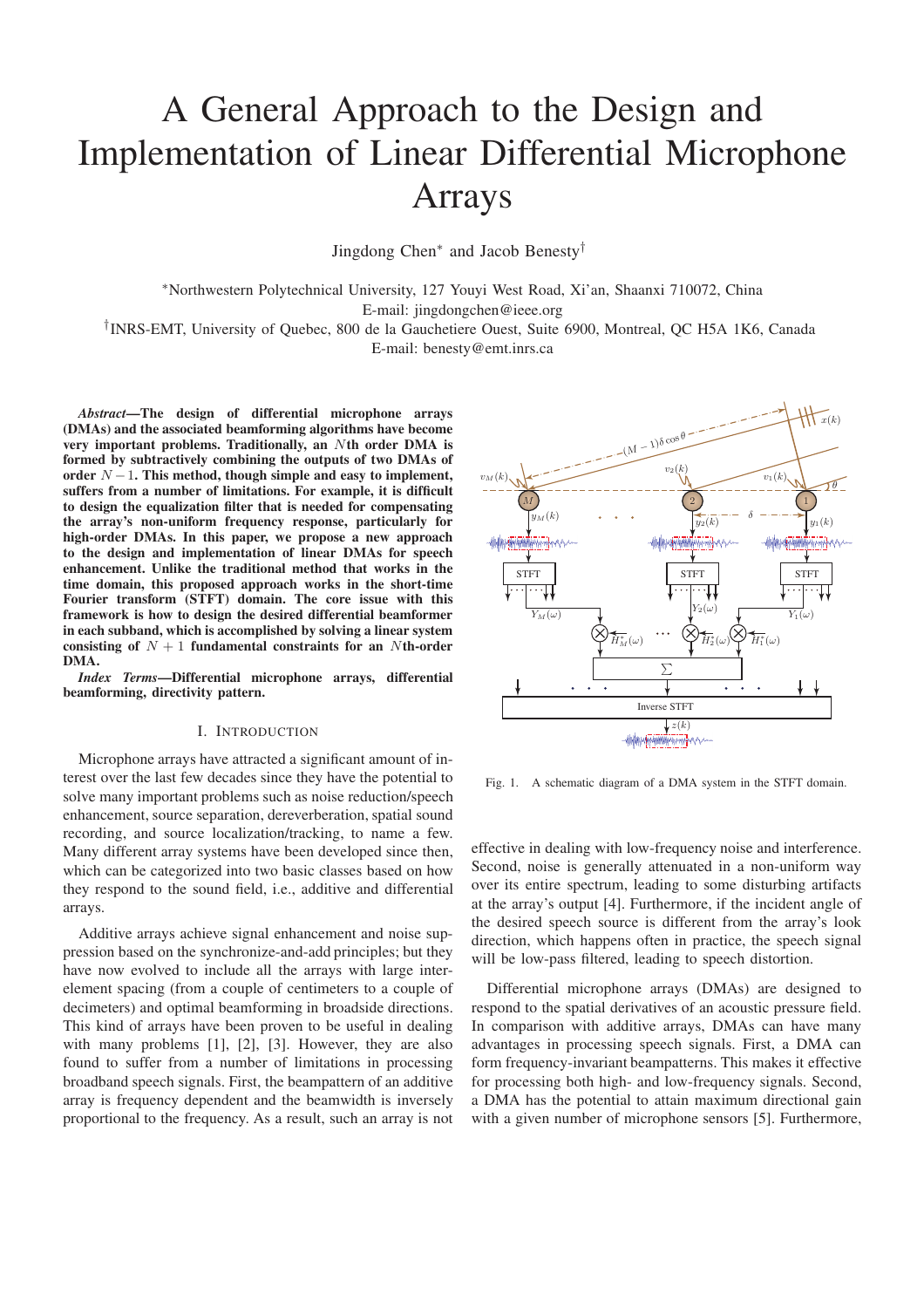the gain of a DMA decreases with the distance between the sound source and the array, and therefore it can inherently suppress noise and interference originating from far-away sources. Additionally, DMAs are generally small in size, and therefore can be easily integrated into communication devices. As a consequence, the design of DMAs and the associated beamforming algorithms have attracted much interest over the past few decades.

Traditionally, an Nth-order DMA is formed by using  $N+1$ microphones and its output is generated by subtractively combining the outputs of two DMAs of order  $N - 1$  [5]– [18]. This way of DMA design, though simple and easy to implement, has many drawbacks. For example, it is difficult to design the equalization filter that is needed for compensating the array's non-uniform frequency response, particularly for high-order DMAs. In this paper, we propose a new approach to the design and implementation of linear DMAs for speech enhancement. A schematic diagram of this new approach is illustrated in Fig. 1. The diagram starts with a desired (or clean) speech signal,  $x(k)$ , passing through some acoustic environment and then being corrupted by noise. A DMA consisting of M omnidirectional microphones is used to pick up the signal and each microphone output consists of both the desired speech signal and some unwanted noise. To estimate the source signal, the  $M$  noisy signals are partitioned into small overlapping frames. Each frame is transformed into the short-time Fourier transform (STFT) domain. In each subband, a differential beamformer is designed and applied to the multichannel STFT coefficients, thereby producing an estimate of the clean signal spectrum in this subband. Finally, the timedomain clean speech estimate is constructed using either the overlap-add or overlap-save technique with the inverse STFT. The most crucial step in this framework is the design of the differential beamformers in the STFT subbands, which is addressed in the rest of this paper.

### II. SIGNAL MODEL AND PROBLEM FORMULATION

Let us consider a uniform linear array consisting of M omnidirectional microphones as illustrated in Fig. 1, where the distance between two neighboring sensors is equal to  $\delta$ . Suppose that there is a source signal (plane wave) propagating in an acoustic environment (anechoic farfield model) at the speed of sound, i.e.,  $c = 340$  m/s, and impinging on the array with an incident angle of  $\theta$ . In this scenario, the mth  $(m = 1, 2, \ldots, M)$  microphone signal in the STFT domain is given by

$$
Y_m(\omega) = e^{-j(m-1)\omega \tau_0 \alpha} X(\omega) + V_m(\omega), \qquad (1)
$$

where  $X(\omega)$  and  $V_m(\omega)$  are the STFT of the desired signal,  $x(k)$ , and the noise signal,  $v_m(k)$ , respectively, (note that we neglect the frame indices for the ease of exposition),  $j = \sqrt{-1}$ is the imaginary unit,  $\omega = 2\pi f$  is the angular frequency,  $\tau_0 =$  $\delta/c$  is the delay between two successive sensors at the angle  $\theta = 0^\circ$ , and

$$
\alpha = \cos \theta. \tag{2}
$$

In a vector form, (1) becomes

$$
\mathbf{y}(\omega) = \begin{bmatrix} Y_1(\omega) & Y_2(\omega) & \cdots & Y_M(\omega) \end{bmatrix}^T
$$
  
=  $\mathbf{d}(\omega, \alpha) X(\omega) + \mathbf{v}(\omega)$ , (3)

where the noise signal vector,  $\mathbf{v}(\omega)$ , is defined similarly to  $\mathbf{y}(\omega)$ ,

$$
\mathbf{d}\left(\omega,\alpha\right) = \begin{bmatrix} 1 & e^{-j\omega\tau_0\alpha} & \cdots & e^{-j(M-1)\omega\tau_0\alpha} \end{bmatrix}^T_{(4)}
$$

is the steering vector (of length M) at the frequency  $\omega$ , and the superscript  $<sup>T</sup>$  denotes the transpose operator.</sup>

The objective of this paper is to design DMAs that can recover the desired signal,  $X(\omega)$ , given **y** ( $\omega$ ). For that, a complex weight,  $H_m^*(\omega)$ ,  $m = 1, 2, ..., M$ , is applied at the output of each microphone, where the superscript <sup>∗</sup> denotes complex conjugation. The weighted outputs are then summed together to form the beamformer output as shown in Fig. 1. Putting all the gains together in a vector of length  $M$ , we get

$$
\mathbf{h}\left(\omega\right) = \left[H_1\left(\omega\right) \quad H_2\left(\omega\right) \quad \cdots \quad H_M\left(\omega\right) \right]^T. \tag{5}
$$

The beamformer output is then

$$
Z(\omega) = \sum_{m=1}^{M} H_m^*(\omega) Y_m(\omega) = \mathbf{h}^H(\omega) \mathbf{y}(\omega), \qquad (6)
$$

where  $Z(\omega)$  is supposed to be the estimate of the desired signal,  $X(\omega)$ , and the superscript <sup>*H*</sup> is the transpose-conjugate operator. The problem of beamforming is then to find a weighting vector  $h(\omega)$  so that  $Z(\omega)$  is a good estimate of  $X(\omega)$ . As pointed out in the previous section, there are two different types of arrays, resulting in two different approaches to beamforming: additive and differential beamforming. In additive beamforming, the filter is optimized in such a way that the microphone signals are aligned in order to steer the main lobe in the direction of the desired signal. In comparison, differential beamforming attempts to optimize the filter to steer a number of nulls in some specific directions [10]. In this paper, our focus is on differential beamforming with small apertures, which is to design beamformers whose beampatterns are very close to the ones obtained with "ideal" DMAs. Since we deal with DMAs, we need to make the following assumptions.

- DMAs are designed to respond to the spatial derivatives of the acoustic pressure field. Therefore, we need to assume that the sensor spacing,  $\delta$ , is much smaller than the acoustic wavelength,  $\lambda = c/f$ , i.e.,  $\delta \ll \lambda$  (this implies that  $\omega \tau_0 \ll 2\pi$ ). This assumption is required so that the true acoustic pressure differentials can be approximated by finite differences of the microphones' outputs.
- In linear DMAs, the main lobe of the beampattern is at the angle  $\theta = 0^{\circ}$  (endfire direction). We assume that the desired signal propagates at the same angle. As a result, we have

$$
\mathbf{y}(\omega) = \mathbf{d}(\omega, 1) X(\omega) + \mathbf{v}(\omega).
$$
 (7)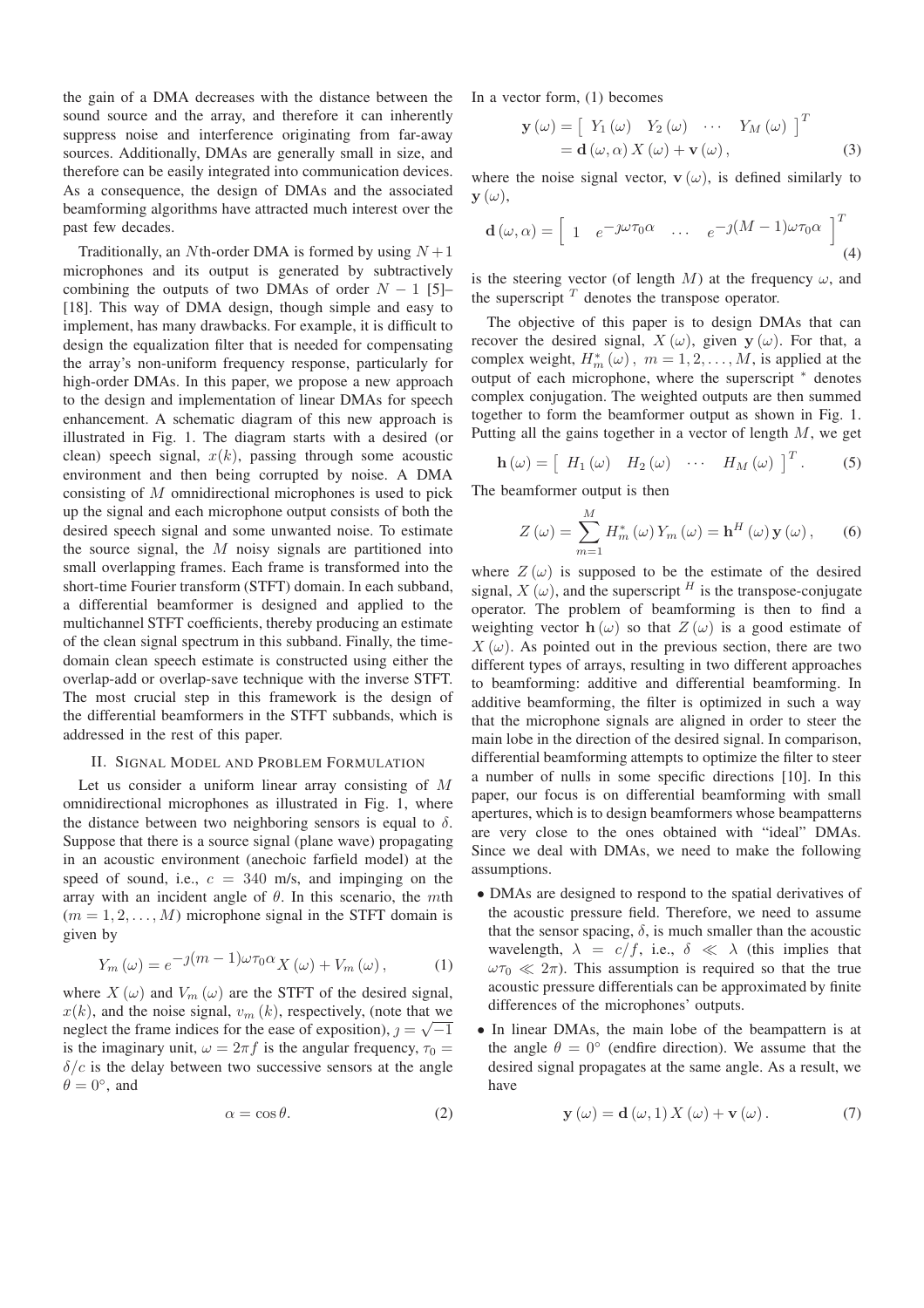The approach to DMA beamforming taken here is based on the fundamental observation that for all beampatterns of interest, some constraints must be fulfilled at all frequencies [11]. In fact, the number of the fundamental constraints is equal to the number microphones, i.e., M. In other words, we select M fundamental constraints from a well-defined beampattern of a DMA [11]. For example, in the first-order dipole with two microphones, the two fundamental constraints are a one at the angle 0◦ and a null at the angle 90◦. Since we have two microphones and two constraints, we have a simple linear system of two equations to solve. As a result, the obtained solution is optimal from a mathematical point of view and the derived dipole is the best we can get.

## III. DMA BEAMPATTERNS

The beampattern or directivity pattern describes the sensitivity of a beamformer to a plane wave (source signal) impinging on the array from the direction  $\theta$ . Mathematically, it is defined as

$$
\mathcal{B}[\mathbf{h}(\omega), \alpha] = \mathbf{d}^{H}(\omega, \alpha) \mathbf{h}(\omega)
$$
\n
$$
= \sum_{m=1}^{M} H_{m}(\omega) e^{j(m-1)\omega \tau_{0} \alpha}.
$$
\n(8)

The frequency-independent beampattern of an Nth-order DMA is well known. It is defined as [6]

$$
\mathcal{B}_N\left(\alpha\right) = \sum_{n=0}^N a_{N,n} \alpha^n,\tag{9}
$$

where  $a_{N,n}$ ,  $n = 0, 1, ..., N$ , are real coefficients. The different values of these coefficients determine the different directivity patterns of the Nth-order DMA. In the direction of the desired signal, i.e., for  $\theta = 0^{\circ}$  (or  $\alpha = 1$ ), the beampattern must be equal to 1, i.e.,  $\mathcal{B}_N(1) = 1$ . Therefore, we have

$$
\sum_{n=0}^{N} a_{N,n} = 1.
$$
\n(10)

As a result, we always choose the first coefficient as

$$
a_{N,0} = 1 - \sum_{n=1}^{N} a_{N,n}.
$$
 (11)

All interesting patterns have at least one null in some direction. Since  $\cos \theta$  is an even function, so is  $\mathcal{B}_N(\alpha)$ . Therefore, on a polar plot,  $\mathcal{B}_N(\alpha)$  is symmetric about the axis 0<sup>°</sup> − 180<sup>°</sup> and any DMA design can be restricted to this range. It follows from (9) that an Nth-order DMA has at most  $N$  nulls in this range.

According to (9), first-order directivity patterns have the form:

$$
\mathcal{B}_1(\alpha) = (1 - a_{1,1}) + a_{1,1}\alpha.
$$
 (12)

For the most important patterns, the values  $a_{1,1}$  are as follows: • dipole:  $a_{1,1} = 1$ , null at  $\alpha = 0$ ;

• cardioid:  $a_{1,1} = \frac{1}{2}$ , null at  $\alpha = -1$ ;

- hypercardioid:  $a_{1,1} = \frac{2}{3}$ , null at  $\alpha = -1/2$ ; and
- supercardioid:  $a_{1,1} = 2 \sqrt{2}$ , null at  $\alpha = \frac{(1-\sqrt{2})}{(2-\sqrt{2})}$ . Second-order beampatterns are described by the equation:

$$
\mathcal{B}_2(\alpha) = (1 - a_{2,1} - a_{2,2}) + a_{2,1}\alpha + a_{2,2}\alpha^2. \tag{13}
$$

The second-order dipole has a null at  $\alpha = 0$  and a one (maximum) at  $\alpha = -1$ . Replacing these values in (13), we find that  $a_{2,1} = 0$  and  $a_{2,2} = 1$ . By analogy with the first-order and second-order dipoles, we define the Nth-order dipole as

$$
\mathcal{B}_{\mathrm{D},N}\left(\alpha\right)=\alpha^{N},\tag{14}
$$

implying that  $a_{N,N} = 1$  and  $a_{N,N-1} = a_{N,N-2} = \cdots$  $a_{N,0} = 0$ . The *N*th-order dipole has only one (distinct) null (in the range  $0° - 180°$ ) at  $\theta = 90°$ .

The most well-known second-order cardioid has two nulls; one at  $\alpha = -1$  and the other one at  $\alpha = 0$ . From these values, we easily deduce from (13) that  $a_{2,1} = a_{2,2} = \frac{1}{2}$ . By analogy with the first-order and second-order cardioids, we define the Nth-order cardioid as

$$
\mathcal{B}_{\mathcal{C},N}\left(\alpha\right) = \left(\frac{1}{2} + \frac{1}{2}\alpha\right)\alpha^{N-1},\tag{15}
$$

implying that  $a_{N,N} = a_{N,N-1} = \frac{1}{2}$  and  $a_{N,N-2} = a_{N,N-3} =$  $\cdots = a_{N,0} = 0$ . This *N*th-order cardioid has only two distinct nulls (in the range  $0° - 180°$ ): one at  $\theta = 90°$  and the other one at  $\theta = 180^\circ$ .

The Nth-order hypercardioid and supercardioid are characterized by the fact that they have  $N$  distinct nulls in the interval  $0^{\circ} < \theta < 180^{\circ}$ . Hence, their general beampattern is

$$
\mathcal{B}_{\text{HS},N}\left(\alpha\right) = \prod_{n=1}^{N} \left[\varsigma_{N,n} + \left(1 - \varsigma_{N,n}\right)\alpha\right].\tag{16}
$$

Third-order beampatterns have the form:

$$
\mathcal{B}_3(\alpha) = (1 - a_{3,1} - a_{3,2} - a_{3,3}) + a_{3,1}\alpha + a_{3,2}\alpha^2 + \alpha^3. \tag{17}
$$

The values of a*N,n* for some examples of hypercardioid and supercardioid [6], [12] are as follows:

- second-order hypercardioid,  $a_{2,1} = \frac{2}{5}$ ,  $a_{2,2} = \frac{4}{5}$ ;
- second-order supercardioid,  $a_{2,1} \approx 0.484$ ,  $a_{2,2} \approx 0.413$ ;
- third-order hypercardioid,  $a_{3,1} = -\frac{4}{7}, a_{3,2} = \frac{4}{7}, a_{3,3} = \frac{8}{7}$ ; and
- third-order supercardioid,  $a_{3,1} \approx 0.217, a_{3,2} \approx 0.475$ ,  $a_{3,3} \approx 0.286$ .

### IV. DMA BEAMFORMING

As pointed out earlier, the underlying principle of differential beamforming is to optimize the beamforming filter by posting one constraint at  $\theta = 0^\circ$  so that the resulting gain is equal to 1 at this direction, and then steering a number of nulls in some specific directions. A DMA of order  $N$  can have a maximum of  $N$  nulls. Therefore, any DMA of order  $N$  can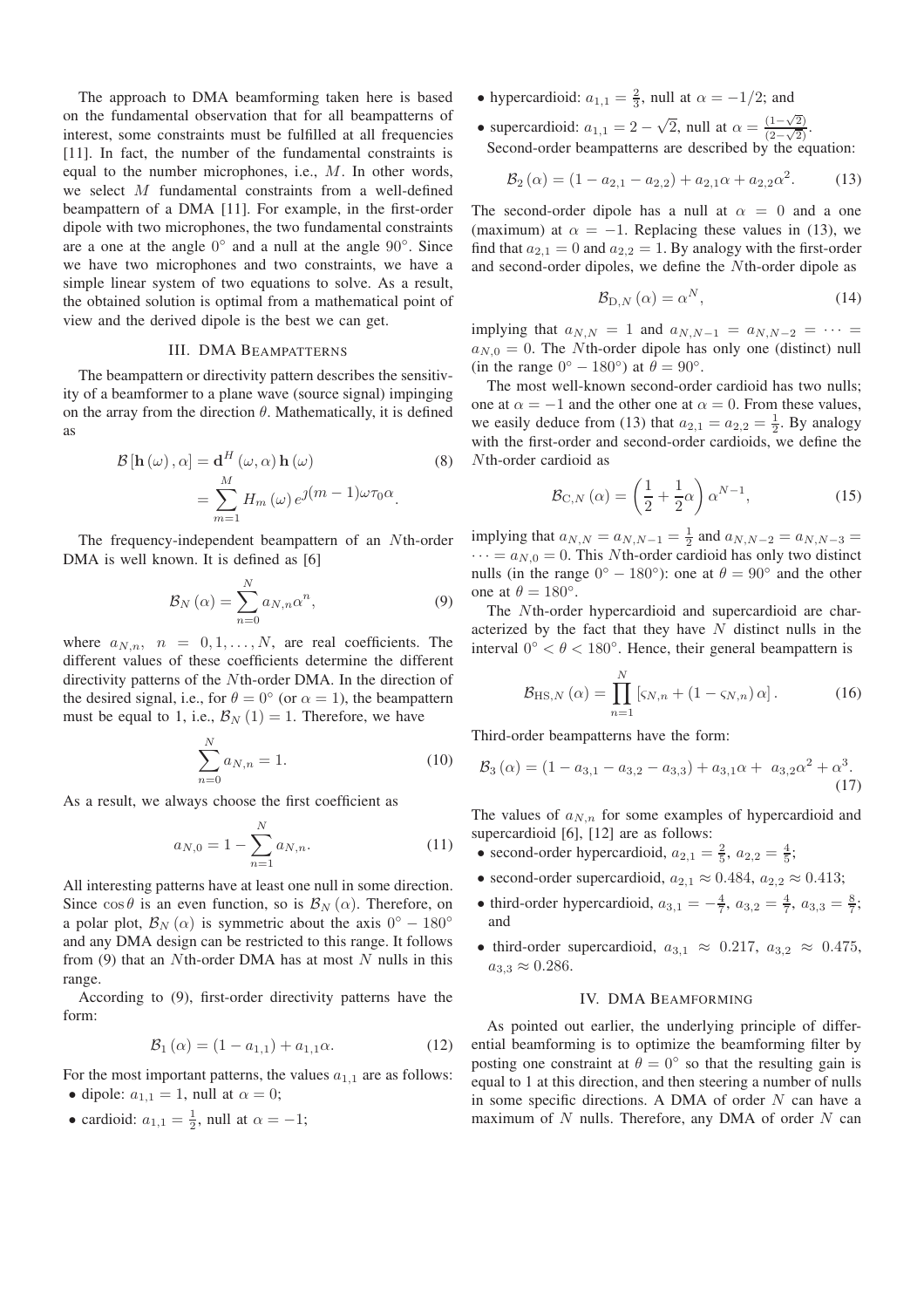be designed by solving the following linear system of  $N + 1$ equations [11]:

$$
\mathbf{D}(\omega, \alpha) \mathbf{h}(\omega) = \beta, \tag{18}
$$

where

$$
\mathbf{D}(\omega,\alpha) = \begin{bmatrix} \mathbf{d}^H(\omega,1) \\ \mathbf{d}^H(\omega,\alpha_{N,1}) \\ \vdots \\ \mathbf{d}^H(\omega,\alpha_{N,N}) \end{bmatrix}
$$
(19)

is the constraint matrix of size  $(N+1) \times M$ , M is the number of microphones,  $\mathbf{d}(\omega, \alpha_{N,n})$  is a steering vector of length M as defined in (4),  $h(\omega)$  is a filter of length M defined in (5), and

$$
\boldsymbol{\alpha} = \begin{bmatrix} 1 & \alpha_{N,1} & \cdots & \alpha_{N,N} \end{bmatrix}^T, \qquad (20)
$$

$$
\boldsymbol{\beta} = \begin{bmatrix} 1 & \beta_{N,1} & \cdots & \beta_{N,N} \end{bmatrix}^T, \tag{21}
$$

are vectors of length  $N+1$  containing the design coefficients of the directivity pattern. In this paper, we only consider the case  $M = N + 1$  so that  $\mathbf{D}(\omega, \alpha)$  is a square matrix. This is also the case in all known approaches in the literature [6].

The choice of the coefficients  $\alpha_{N,n}$  and  $\beta_{N,n}$ ,  $n =$  $1, 2, \ldots, N$  is critical for the proper design of a desired DMA beamformer. The rules of thumb are as follows.

- The N coefficients  $\alpha_{N,n}$  should be chosen in such a way that  $\mathbf{D}(\omega, \alpha)$  is well conditioned so that its inverse can be computed without any numerical problem; as a result, white noise amplification can be better.
- The *N* pairs of coefficients  $(\alpha_{N,n}, \beta_{N,n})$  should take values from a desired "ideal" DMA beampattern. In general, They should correspond to the nulls of the desired "ideal" DMA beampattern; but they can take other values as well. For example, if the "ideal" beampatten has multiple nulls at the same angle, we should choose a different angle. Then  $\beta_{N,n}$ will no longer be 0.

If they satisfy the above two conditions, the constraints are called fundamental constraints. Then, the beamforming filter can be easily solved from (18), i.e.,

$$
\mathbf{h}\left(\omega\right) = \mathbf{D}^{-1}\left(\omega,\alpha\right)\boldsymbol{\beta}.\tag{22}
$$

In what follows, we give a number of examples on how to design the first-, second-, and third-order DMAs.

#### *A. First-Order DMAs*

For a general first-order DMA, we have the following linear system of two equations:

$$
\begin{bmatrix} 1 & e^{j\omega \tau_0} \\ 1 & e^{j\omega \tau_0 \alpha_{1,1}} \end{bmatrix} \mathbf{h}(\omega) = \begin{bmatrix} 1 \\ \beta_{1,1} \end{bmatrix},
$$
(23)

where  $-1 \leq \alpha_{1,1} < 1$  and  $0 \leq \beta_{1,1} \leq 1$ . We immediately find that the solution to (23) is

$$
\mathbf{h}\left(\omega\right) = \frac{1}{1 - e^{j\omega \tau_0} \left(1 - \alpha_{1,1}\right)} \left[ \begin{array}{c} 1 - \beta_{1,1} e^{j\omega \tau_1} \\ -(1 - \beta_{1,1}) e^{-j\omega \tau_2} \end{array} \right],\, (24)
$$



Fig. 2. Beampatterns of a first-order DMA for  $f = 0.5$  kHz: (a) dipole with  $\delta = 1$  cm, (b) dipole with  $\delta = 2$  cm, (c) cardioid with  $\delta = 1$  cm, (d) cardioid with  $\delta = 2$  cm, (e) subcardioid with  $\delta = 1$  cm, (f) subcardioid with  $\delta = 2$  cm, (g) hypercardioid with  $\delta = 1$  cm, (h) hypercardioid with  $\delta = 2$  cm, (i) supercardioid with  $\delta = 1$  cm, and (j) supercardioid with  $\delta = 2$  cm.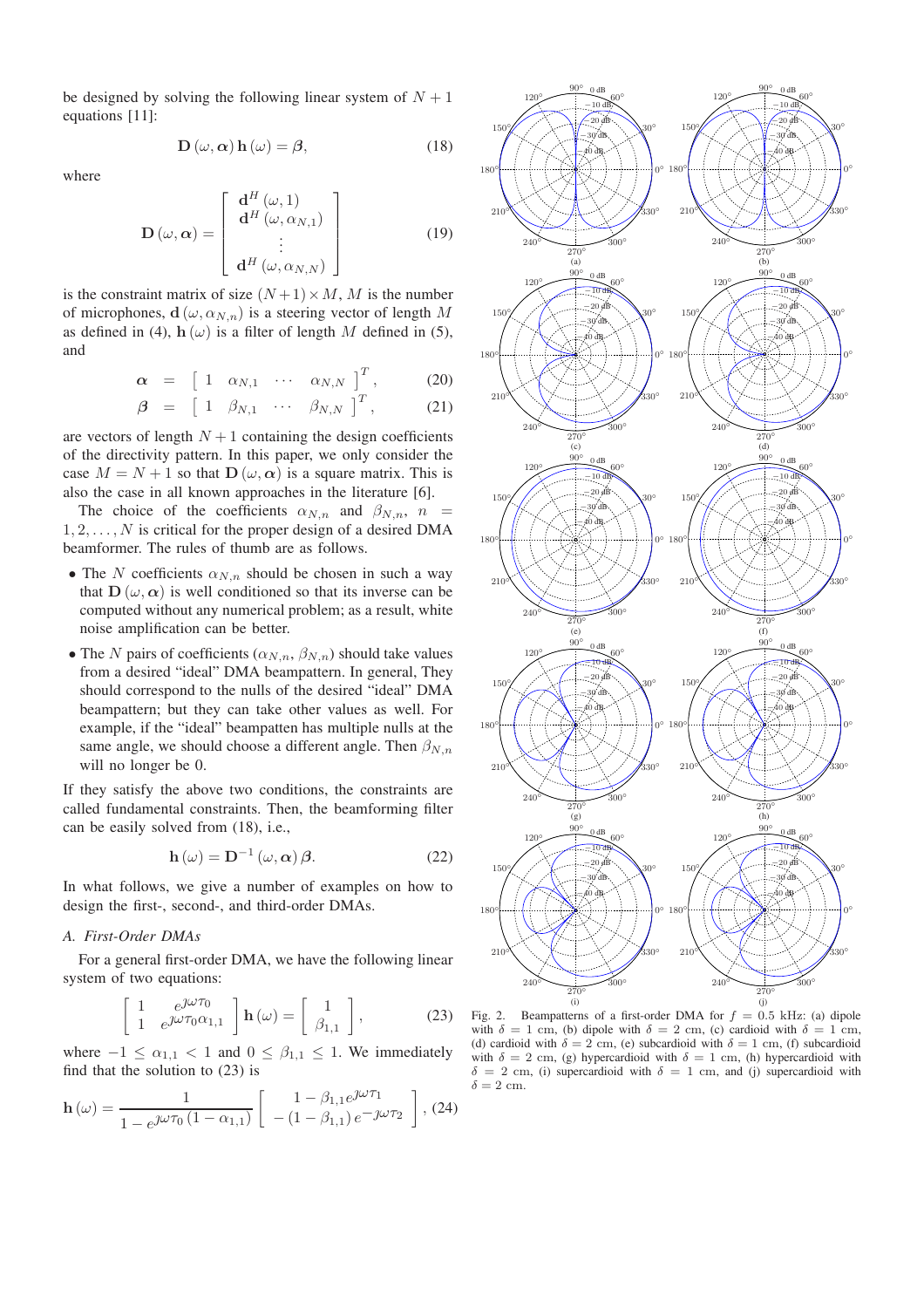where  $\tau_1 = \tau_0 (1 - \alpha_{1,1})$  and  $\tau_2 = \tau_0 \alpha_{1,1}$ . Depending on how the two coefficients  $\alpha_{1,1}$  and  $\beta_{1,1}$  are chosen, we can have different beampatterns. The most popularly used beampatterns and the corresponding values of  $\alpha_{1,1}$  and  $\beta_{1,1}$  are as follows.

- Dipole:  $\alpha_{1,1} = \beta_{1,1} = 0$ .
- Cardioid:  $\alpha_{1,1} = -1, \ \beta_{1,1} = 0.$
- Subcardioid [13], [12]:  $\alpha_{1,1} = -1$ ,  $\beta_{1,1} = 0.4$ .
- Hypercardioid:  $\alpha_{1,1} = -\frac{1}{2}, \ \beta_{1,1} = 0.$
- Supercardioid:  $\alpha_{1,1} = \frac{1-\sqrt{2}}{2-\sqrt{2}}, \ \beta_{1,1} = 0.$

Figure 2 displays the dipole, cardioid, subcardioid, hypercardioid, supercardioid beampatterns of a first-order DMA according to (24) for  $f = 0.5$  kHz and two values of  $\delta$ , i.e.,  $\delta = 1$  cm and  $\delta = 2$  cm.

## *B. Second-Order DMAs*

The general linear system of equations to design any second-order differential array is

$$
\begin{bmatrix}\n\mathbf{d}^{H}(\omega,1) \\
\mathbf{d}^{H}(\omega,\alpha_{2,1}) \\
\mathbf{d}^{H}(\omega,\alpha_{2,2})\n\end{bmatrix}\n\mathbf{h}(\omega) = \begin{bmatrix}\n1 \\
\beta_{2,1} \\
\beta_{2,2}\n\end{bmatrix},
$$
\n(25)

where  $-1 \leq \alpha_{2,1} < 1, -1 \leq \alpha_{2,2} < 1, \alpha_{2,1} \neq \alpha_{2,2}, 0 \leq$  $\beta_{2,1} \leq 1$ , and  $0 \leq \beta_{2,2} \leq 1$ .

The values of these parameters for the different patterns of interest are as follows.

• Dipole:  $\alpha_{2,1} = 0$ ,  $\alpha_{2,2} = -1$ ,  $\beta_{2,1} = 0$ , and  $\beta_{2,1} = 1$ . In this case, the DMA filter is

$$
\mathbf{h}(\omega) = \frac{1}{(1 - e^{j\omega \tau_0}) \left(1 - e^{j2\omega \tau_0}\right)} \begin{bmatrix} 1 \\ -1 - e^{j\omega \tau_0} \\ e^{j\omega \tau_0} \end{bmatrix} + \frac{1}{(1 - e^{-j\omega \tau_0}) \left(1 - e^{-j2\omega \tau_0}\right)} \begin{bmatrix} 1 \\ -1 - e^{-j\omega \tau_0} \\ e^{-j\omega \tau_0} \end{bmatrix}.
$$
\n(26)

- Cardioid:  $\alpha_{2,1} = -1$ ,  $\alpha_{2,2} = 0$ ,  $\beta_{2,1} = \beta_{2,1} = 0$ .
- Hypercardioid:  $\alpha_{2,1} = -0.81, \alpha_{2,2} = 0.31, \beta_{2,1} = \beta_{2,1} =$ 0.
- Supercardioid:  $\alpha_{2,1} = -0.89, \alpha_{2,2} = -0.28, \beta_{2,1} = \beta_{2,1} =$ 0.

• Quadrupole: 
$$
\alpha_{2,1} = -\frac{1}{\sqrt{2}}
$$
,  $\alpha_{2,2} = \frac{1}{\sqrt{2}}$ ,  $\beta_{2,1} = \beta_{2,1} = 0$ .  
In the last four cases, the DMA filter is

$$
\mathbf{h}\left(\omega\right) = \frac{1}{\left[1 - e^{j\omega\tau_0}\left(1 - \alpha_{2,1}\right)\right] \left[1 - e^{j\omega\tau_0}\left(1 - \alpha_{2,2}\right)\right]} \times \left[\begin{array}{c} 1 \\ -e^{-j\omega\tau_0\alpha_{2,1}} - e^{-j\omega\tau_0\alpha_{2,2}} \\ e^{-j\omega\tau_0\left(\alpha_{2,1} + \alpha_{2,2}\right)} \end{array}\right].\tag{27}
$$



Fig. 3. Beampatterns of a second-order DMA for  $f = 0.5$  kHz: (a) dipole with  $\delta = 1$  cm, (b) dipole with  $\delta = 2$  cm, (c) cardioid with  $\delta = 1$  cm, (d) cardioid with  $\delta = 2$  cm, (e) hypercardioid with  $\delta = 1$  cm, (f) hypercardioid with  $\delta = 2$  cm, (g) supercardioid with  $\delta = 1$  cm, (h) supercardioid with  $\delta = 2$  cm, (i) quadrupole with  $\delta = 1$  cm, and (j) quadrupole with  $\delta = 2$  cm.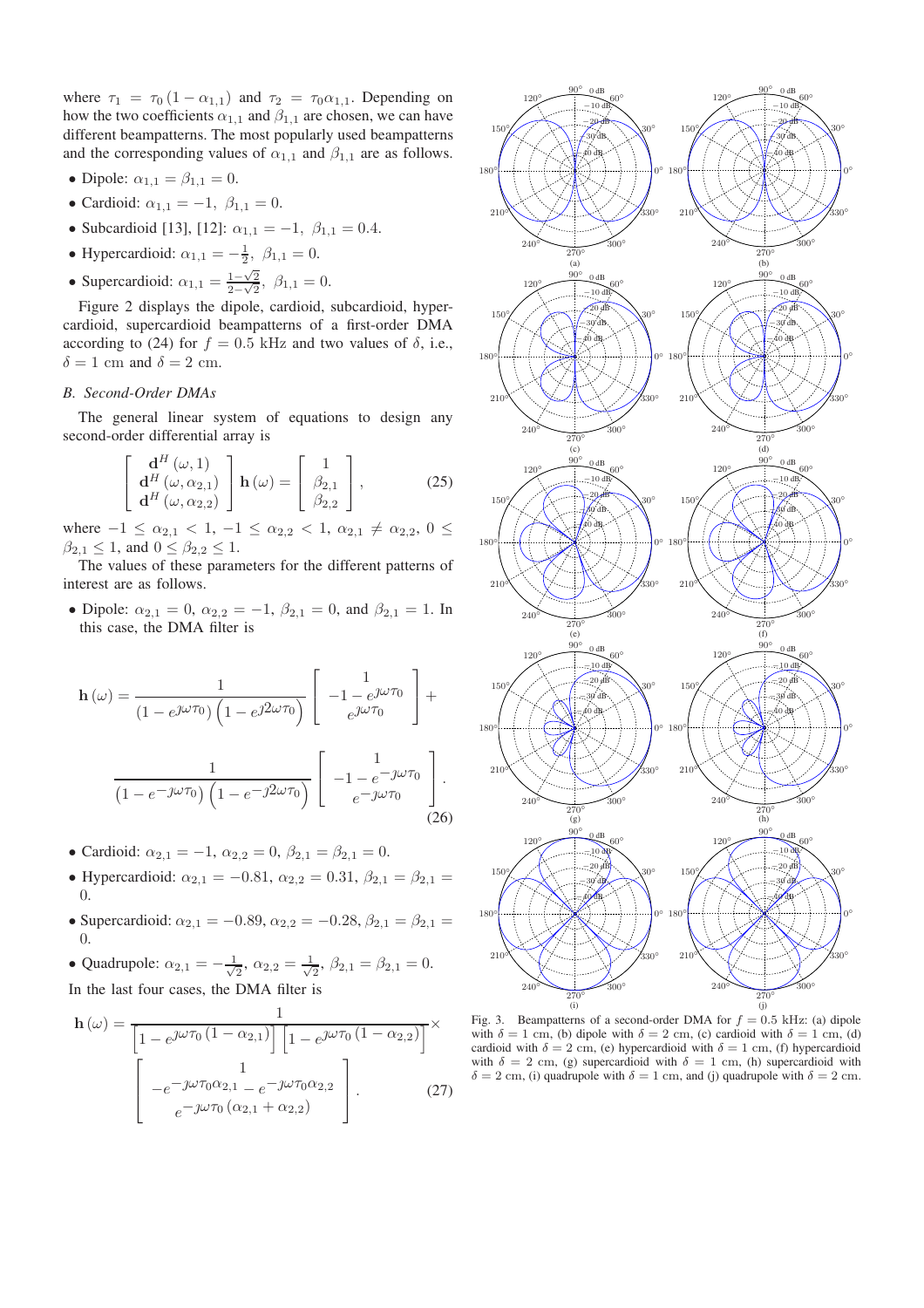Figure 3 displays the dipole, cardioid, hypercardioid, supercardioid, and quadrupole beampatterns of a second-order DMA according to (26) and (27) for  $f = 0.5$  kHz and two values of  $\delta$ , i.e.,  $\delta = 1$  cm and  $\delta = 2$  cm.

## *C. Third-Order DMAs*

For the third-order DMAs, we only consider the case where the beamformer has three distinct nulls. In this situation, the linear system of four equations becomes

$$
\begin{bmatrix}\n\mathbf{d}^{H}(\omega,1) \\
\mathbf{d}^{H}(\omega,\alpha_{3,1}) \\
\mathbf{d}^{H}(\omega,\alpha_{3,2}) \\
\mathbf{d}^{H}(\omega,\alpha_{3,3})\n\end{bmatrix}\n\mathbf{h}(\omega) = \begin{bmatrix}\n1 \\
0 \\
0 \\
0\n\end{bmatrix},
$$
\n(28)

where  $-1 \leq \alpha_{3,1} < 1, -1 \leq \alpha_{3,2} < 1, -1 \leq \alpha_{3,3} < 1$ , and  $\alpha_{3,1} \neq \alpha_{3,2} \neq \alpha_{3,3}$ . The solution is then

$$
\mathbf{h}\left(\omega\right) = \frac{1}{\left[1 - e^{\jmath\omega\tau_0}\left(1 - \alpha_{3,1}\right)\right] \left[1 - e^{\jmath\omega\tau_0}\left(1 - \alpha_{3,2}\right)\right]} \times \frac{1}{\left[1 - e^{\jmath\omega\tau_0}\left(1 - \alpha_{3,3}\right)\right]} \begin{bmatrix} 1\\ \gamma_1\\ \gamma_2\\ \gamma_3 \end{bmatrix},
$$
\n(29)

where

$$
\gamma_1 = -e^{-j\omega\tau_0\alpha_{3,1}} - e^{-j\omega\tau_0\alpha_{3,2}} - e^{-j\omega\tau_0\alpha_{3,3}},
$$
\n(30)  
\n
$$
\gamma_2 = e^{-j\omega\tau_0} (\alpha_{3,1} + \alpha_{3,2}) + e^{-j\omega\tau_0} (\alpha_{3,2} + \alpha_{3,3}) +
$$

$$
e^{-j\omega\tau_{0}(\alpha_{3,1}+\alpha_{3,3})}, \qquad (31)
$$

$$
\gamma_3 = -e^{-j\omega\tau_0} (\alpha_{3,1} + \alpha_{3,2} + \alpha_{3,3}). \tag{32}
$$

Figure 4 displays the patterns of the third-order DMAs according to (29) with three interesting cases:

• Case 1: 
$$
\alpha_{3,1} = 0
$$
,  $\alpha_{3,2} = -\frac{1}{2}$ , and  $\alpha_{3,3} = -1$ ;

• Case 2: 
$$
\alpha_{3,1} = \frac{1}{2}
$$
,  $\alpha_{3,2} = -\frac{1}{2}$ , and  $\alpha_{3,3} = -1$ ;

• Case 3: 
$$
\alpha_{3,1} = \frac{\sqrt{2}}{2}
$$
,  $\alpha_{3,2} = \frac{\sqrt{2}-2}{2}$ , and  $\alpha_{3,3} = \frac{\sqrt{2}-\sqrt{10}}{2}$ .

## V. CONCLUSIONS

In this paper, we developed an approach to the design and implementation of linear DMAs for speech enhancement. Unlike the traditional method that works in the time domain, this proposed approach works in the STFT domain. Specifically, we first partition the input microphone signals into short-time frames. Each frame is then transformed into the STFT domain. In each STFT subband, a differential beamformer is designed and applied to the multichannel spectra, thereby producing an estimate of the desired signal spectrum in this subband. Finally, the time-domain desired speech estimate is constructed using the overlap-add (or overlap-save) technique with the inverse STFT. With this framework, the core issue of DMA is how to design the desired differential beamformer in each subband. To accomplish this, we form a linear system with  $N + 1$  fundamental constraints for an Nth-order DMA. The DMA filter coefficients can then be obtained by solving a simple linear system.



Fig. 4. Beampatterns of a third-order DMA for  $f = 0.5$  kHz: (a)  $\alpha_{3,1} = 0$ ,  $\alpha_{3,2} = -\frac{1}{2}, \ \alpha_{3,3} = -1, \text{ and } \ \delta = 1 \text{ cm}, \text{ (b) } \ \alpha_{3,1} = 0, \ \alpha_{3,2} = -\frac{1}{2},$  $\alpha_{3,3} = -\overline{1}$ , and  $\delta = 2$  cm, (c)  $\alpha_{3,1} = \frac{1}{2}$ ,  $\alpha_{3,2} = -\frac{1}{2}$ ,  $\alpha_{3,3} = -\overline{1}$ ,  $\delta = 1$  cm, (d)  $\alpha_{3,1} = \frac{1}{2}, \alpha_{3,2} = -\frac{1}{2}, \alpha_{3,3} = -1, \text{ and } \delta = 2 \text{ cm},$ (e)  $\alpha_{3,1} = \frac{\sqrt{2}}{2}, \ \alpha_{3,2} = \frac{\sqrt{2}-2}{2}, \ \alpha_{3,3} = \frac{\sqrt{2}-\sqrt{10}}{2}, \text{ and } \delta = 1 \text{ cm}, \text{ (f)}$  $\alpha_{3,1} = \frac{\sqrt{2}}{2}, \alpha_{3,2} = \frac{\sqrt{2}-2}{2}, \alpha_{3,3} = \frac{\sqrt{2}-\sqrt{10}}{2}, \text{ and } \delta = 2 \text{ cm}.$ 

#### **REFERENCES**

- [1] M. Brandstein and D. B. Ward, Eds., *Microphone Arrays: Signal Processing Techniques and Applications*. Berlin, Germany: Springer-Verlag, 2001.
- [2] Y. Huang, J. Benesty, and J. Chen, *Acoustic MIMO Signal Processing*. Berlin, Germany: Springer-Verlag, 2006.
- [3] J. Benesty, J. Chen, and Y. Huang, *Microphone Array Signal Processing*. Berlin, Germany: Springer-Verlag, 2008.
- [4] D. B. Ward, R. C. Williamson, and R. A. Kennedy, "Broadband microphone arrays for speech acquisition," *Acoust. Australia*, vol. 26, pp. 17-20, Apr. 1998.
- [5] G. W. Elko and J. Meyer, "Microphone arrays," in *Springer Handbook of Speech Processing*, J. Benesty, M. M. Sondhi, and Y. Huang, Eds. Berlin, Germany: Springer-Verlag, 2008, Chapter 50, Part I, pp. 1021– 1041.
- [6] G. W. Elko, "Superdirectional microphone arrays," in *Acoustic Signal Processing for Telecommunication*, S. L. Gay and J. Benesty, Eds. Boston, MA: Kluwer Academic Publishers, 2000, Chapter 10, pp. 181– 237.
- [7] G. M. Sessler and J. E. West, "Directional transducers," *IEEE Trans. Audio Electroacuostic.*, vol. 19, pp. 19–23, Mar. 1971.